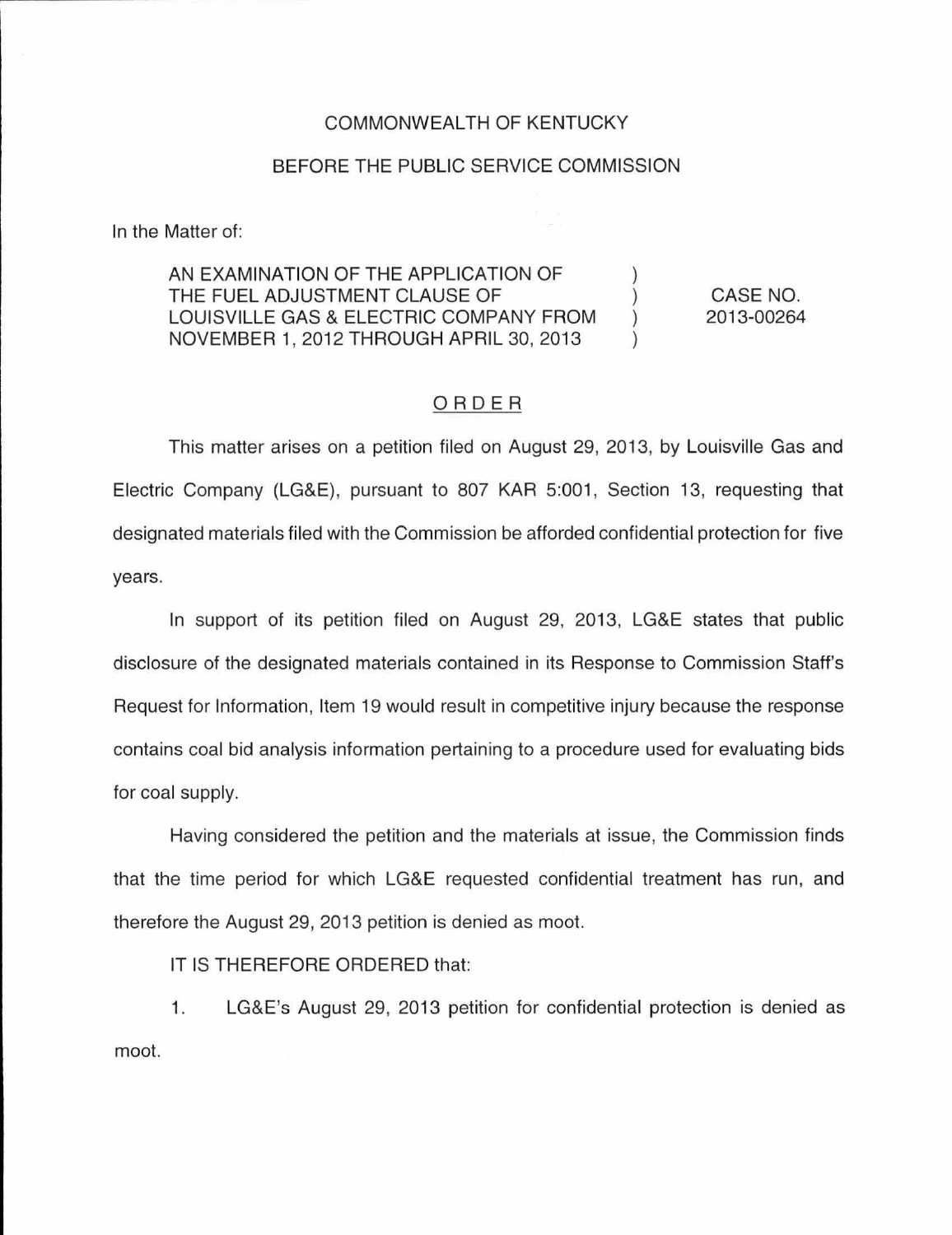2. Within 30 days of the date of this Order, LG&E shall file revised pages reflecting as unredacted the designated materials subject to the August 29, 2013 petition that has been denied confidential treatment.

3. The designated materials in the August 29, 2013 petition for which confidential protection was denied shall not be placed in the public record for 30 days following the date of this Order to allow LG&E to seek any remedy afforded by law.

# [REMAINDER OF PAGE INTENTIONALLY LEFT BLANK]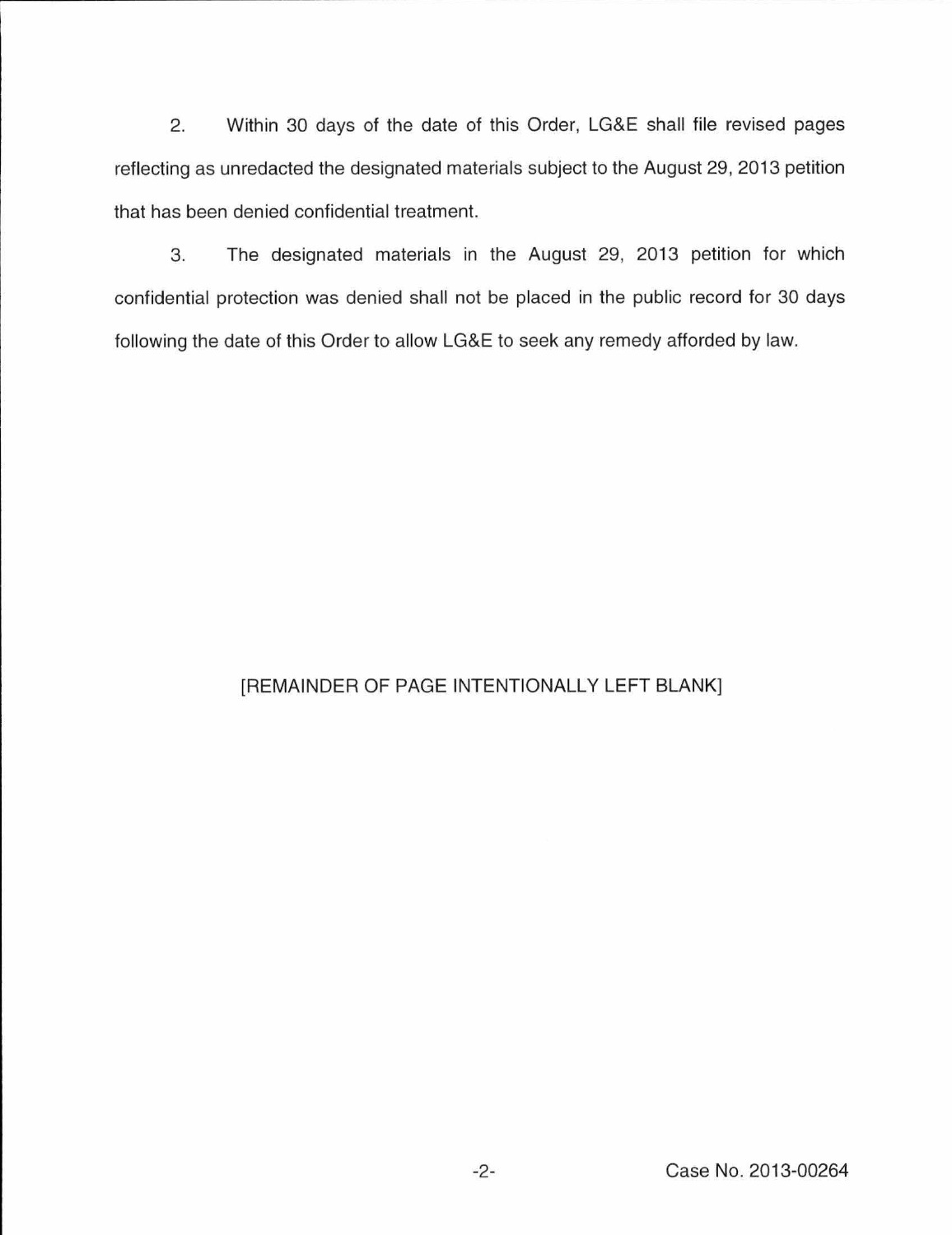By the Commission



ATTEST:

Steven R. Pienso

Executive Director